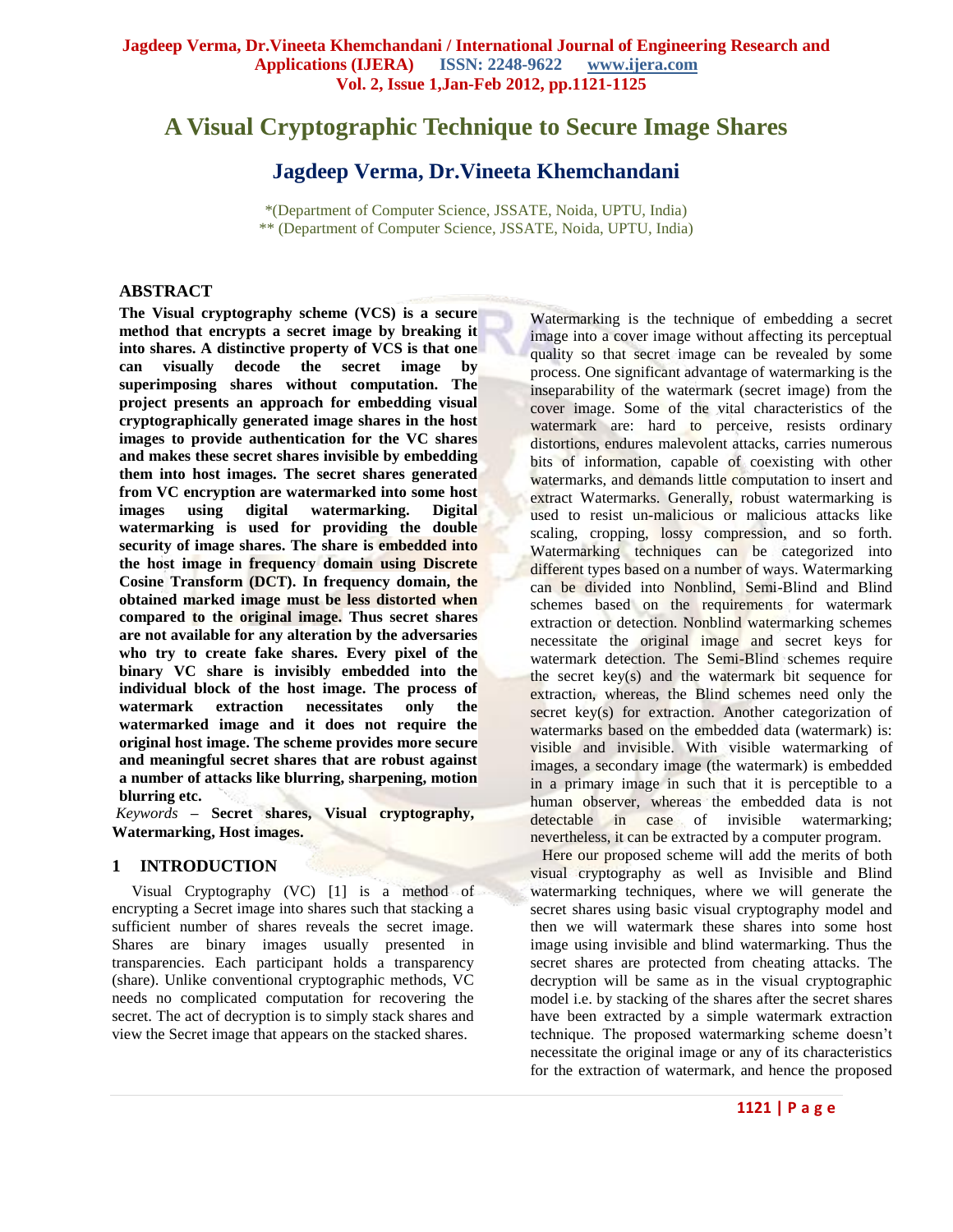scheme is blind. The experimental results have been demonstrated for efficiency of the proposed Invisible and Blind Watermarking scheme for Binary images.

# **2 REVIEW OF RELATED TOPICS**

#### A. **(2, 2) Visual Cryptography Scheme**

Visual Cryptography (VC) was first introduced by Moni Noar and Shamir at Eurocrypt'94 [1]. It involved breaking up the image into n shares so that only someone with all n shares could decrypt the image by overlaying each of the shares over each other. To encode a secret employing a (2, 2) VC Scheme, the original image is divided into two shares such that each pixel in the original image is replaced with a non-overlapping block of two or four sub-pixels as shown in Fig.1.

Anyone who holds only one share will not be able to reveal any information about the secret. To decode the image, each of these shares is xeroxed onto a transparency. Stacking both these transparencies will permit visual recovery of the secret.



Fig. 1 (2, 2) Visual Cryptography scheme

 There are several schemes of encoding the pixels of the secret image. In our scheme, each pixel in the secret image is broken into four sub pixels. A white pixel is shared into two identical blocks of four sub-pixels. A black pixel is shared into two complementary blocks of four sub-pixels. Fig. 2 illustrates this scheme of encoding one pixel into four pixels in a  $(2, 2)$  VC scheme. All the pixels in the original image are encrypted similarly using this scheme. These shares can be either Vertical or Horizontal or Diagonal Share as shown in the Fig.2.



Horizontal Shares Vertical Shares Diagonal Shares Fig. 2 Pixel encoding in (2, 2) Visual Cryptography scheme

# **B. Digital Watermarking**

Our work has been motivated by a copious number of earlier works available in the literature that utilize digital image watermarking for protecting copyrights of digital images. Debasish Jena1Sanjay Kumar [2] has proposed Data hiding in halftone images using conjugate ordered dithering (DHCOD) algorithm is given, which is a modified version of existing Data hiding in halftone image by conjugate error diffusion (DHCED) algorithm [3]. S.Riaz et al. [4] proposed invisible watermarking schemes in spatial and frequency domains. Two schemes were proposed for embedding data in the image. In FFT (Fast Fourier Transform) based approach the data that was to be embedded has been pre- processed before embedding. Mrs.D.Mathivadhani, Dr.C.Meena [5] proposed Digital watermarking and information hiding technique using Wavelets, SLSB and Visual cryptography method. B.padhmavati et al. [6] proposed A Novel Scheme for Mutual Authentication and Cheating Prevention in Visual Cryptography using Image Processing. In this paper the shares have been generated first by Visual Cryptography. VC (2, 2) scheme was used for generating shares. After that both shares were embedded into the cover images with the help of blind watermarking. In this research, we propose an innovative Invisible and Blind watermarking scheme, applied to VC shares to secure them against Cheating attacks by the adversaries

#### **3 PHASES OF PROPOSED SCHEME**

We are proposing a new scheme for visual cryptography which will use watermarking technique to embed the generated shares into any cover image. Proposed scheme consists of three phases which are described in the following subsections.

**Phase I - Visual Cryptographic Encryption***:* In this very first phase we will do visual cryptography encryption. It consists of generation of shares using any basic visual cryptography model. In our proposed scheme, a (2, 2) VC share creation is performed. Each pixel in the secret image is broken into four sub pixels. A white pixel is shared into two identical blocks of four sub pixels. A black pixel is shared into two complementary blocks of four sub pixels. All the pixels in the secret image are encrypted similarly using this scheme. The shares can be either Vertical, Horizontal or Diagonal shares. Any single share is a random choice of two black and two white sub pixels, which looks medium grey. When two shares are stacked together, the result is either medium grey (which represents white) or completely black (which represents black).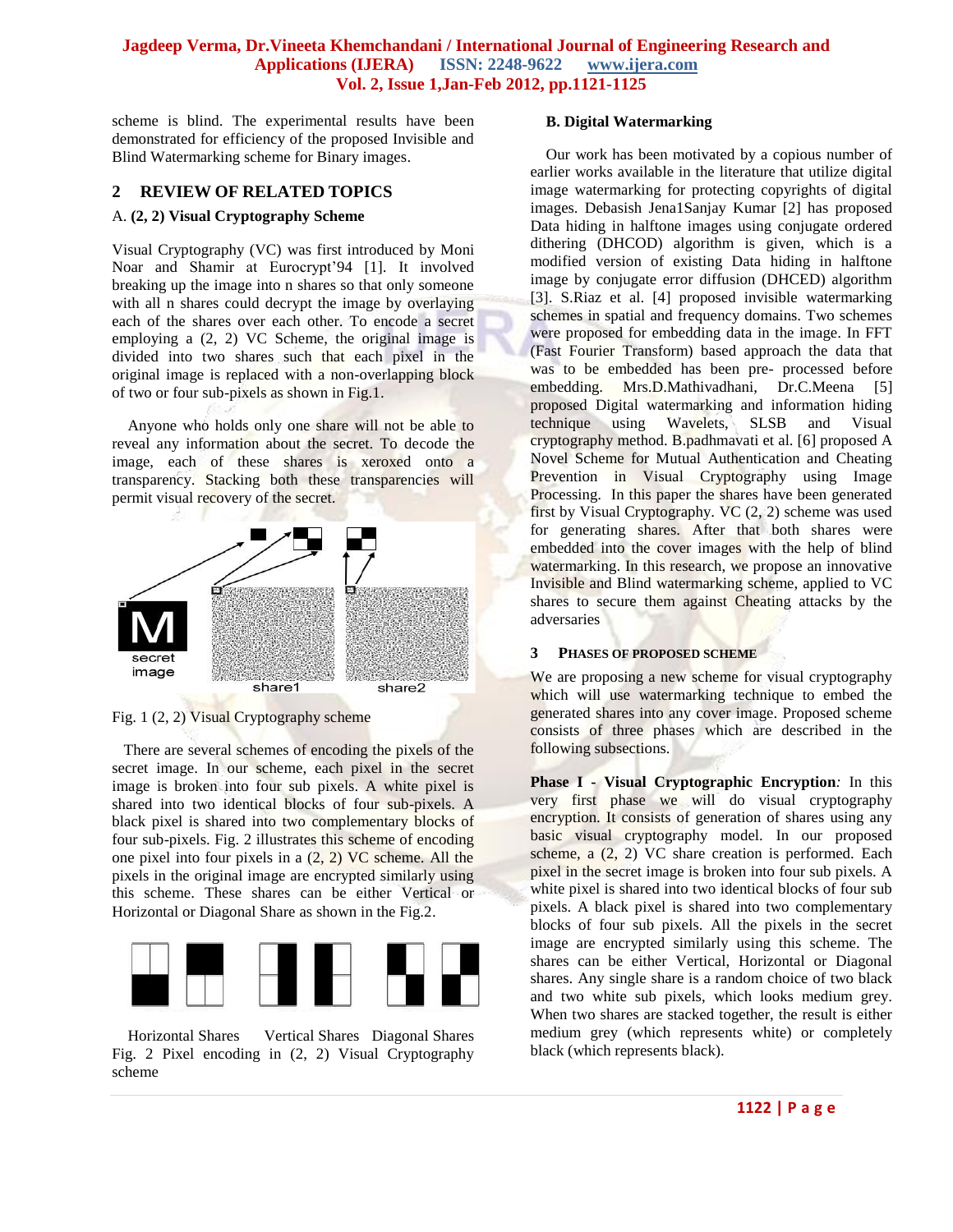The visual secret sharing scheme assumes that the message consists of a collection of black and white pixels and each pixel is handled separately. Each original pixel appears in n modified versions (called shares), one for each transparency. Each share is a collection of m black and white sub pixels, which are printed in close proximity to each other so that the human visual system averages their individual black/white contributions. The resulting structure can be described by an  $n \times m$  Boolean matrix S  $=$  [sij] where sij = 1 iff the jth sub pixel in the ith transparency is black. When transparencies  $i1, i2, \dots$  in in S. The grey level of this combined share is proportional to the Hamming weight H (V) of the "or" ed m-vector V. This grey level is interpreted by the visual system of the users as black if H (V)  $\geq$  d and as white if H(V) < d –  $\alpha$ m for some fixed threshold  $1 \le d \le m$  and relative difference  $\alpha > 0$ . Fig.3 shows the working of visual cryptography scheme.



Fig. 3 working of visual cryptography

**Phase II - Hiding the Shares using Digital watermarking:**This phase embeds image shares into some cover images using digital watermarking. Result of this phase will be different meaningful shares consist some cover image.

 Discrete cosine transformation (DCT) is used for convert the image into frequency domain. DCT can be interpreted as decomposition into a set of frequency coefficients having the same bandwidth on a logarithmic scale. The obtained coefficients are real number values. The main advantage of DCT which makes it attractive for watermarking is its energy compaction property. This property divides the image into distinct frequency bands which makes it easy to embed the watermark in the desired area of the image. The algorithm for embedding the watermark is following.

**Step 1:** Set minimum coefficient difference. **Step 2:** Set the size of the block in cover image to be used for each bit in watermark.

**Step 3:** Read in cover object. **Step 4:** Determine size of cover image. **Step 5:** Determine maximum message size based on cover object and block size. **Step 6:** Read in the message image. **Step 7:** Reshape the message to a vector. **Step 8:** Check that the message is not too large for cover. **Step 9:** Pad the message out to the maximum message size with ones. **Step 10:** Process the image in blocks. **Step 11:** Transform block using DCT. **Step 12:** If message bit is black then value of frequency coefficient  $(5, 2) > (4, 3)$ . **Step 13:** End if **Step 14:** If message bit is white then value of frequency coefficient  $(5, 2) < (4, 3)$ . **Step 15:** End if **Step 16:** Adjust the two values such that their difference  $>=k.$ **Step 17:** Transform block back into spatial domain. Step 18: Move on to next block, at the end of row move to next row.

**Step 19:** Exit

**Phase III - Visual Cryptographic Decryption:** In this phase the binary watermarked shares extracted from the host images. The proposed watermarking scheme doesn't necessitate the original image or any of its characteristics for the extraction of watermark, and hence the proposed scheme is blind. Then we apply the visual cryptographic decryption. As we know that visual Cryptographic decryption does not need any type of decryption algorithm or computation. It uses human visual system for decryption which is the core advantage for which visual cryptography was developed. Now we can decrypt the original secret image by overlapping or stacking the shares. Fig 4 is the structure of proposed scheme. The algorithm for watermark extraction is following.

**Step 1**: Set the size of the block in cover to be used for each bit in watermark. **Step 2: Read in the watermarked object. Step 3:** Determine size of watermarked image. **Step 4:** Determine max message size based on cover object and block size. **Step 5:** Process the image in blocks. **Step 6:** Transform block using DCT. **Step 7:** If dct\_block  $(5, 2)$  > dct\_block  $(4, 3)$  then message bit is 0, otherwise message bit is 1. **Step 8:** End if **Step 9:** Move on to next block, at the end of row move to next row. **Step 10:** Reshape the embedded message. **Step 11:** Exit

**1123 | P a g e**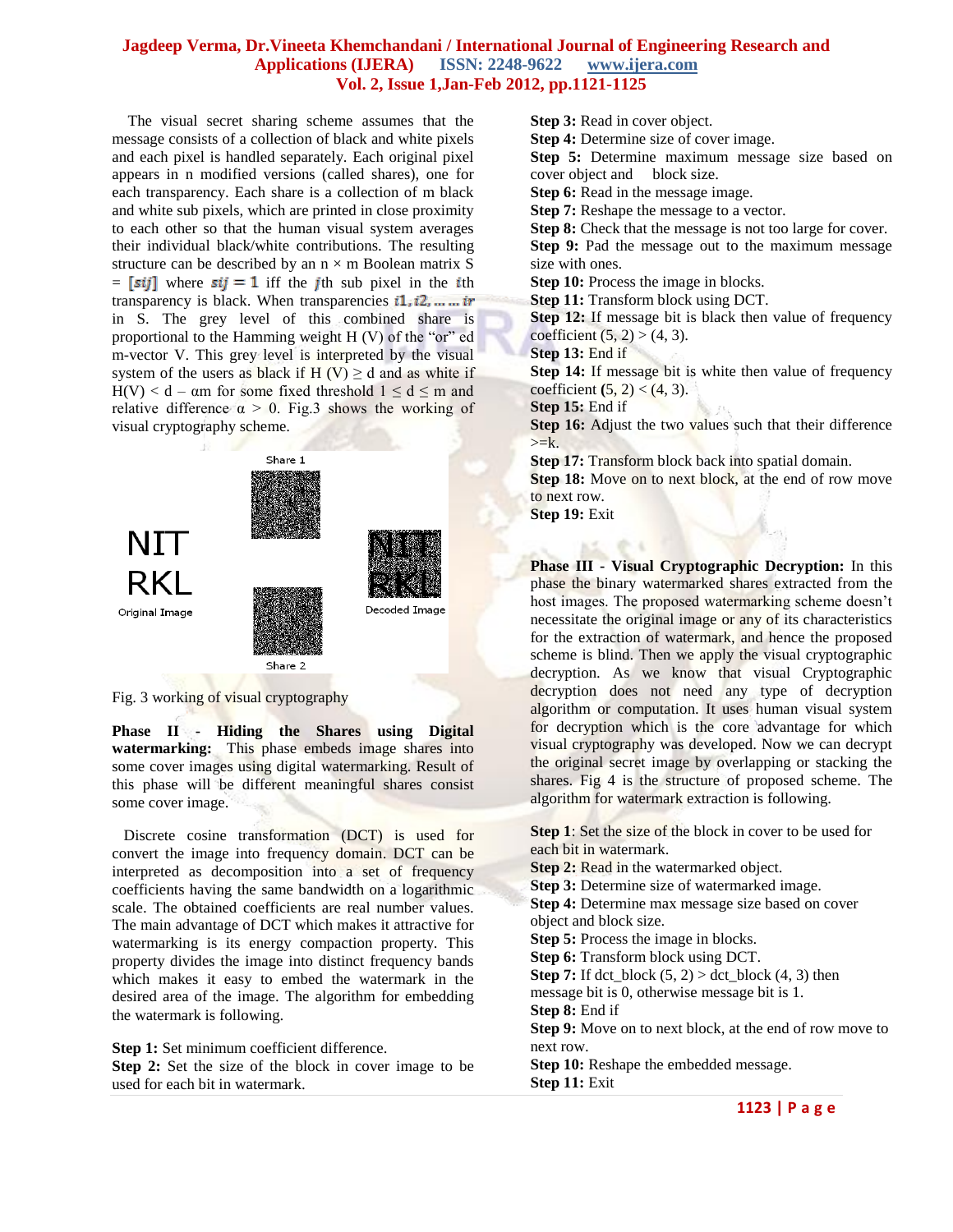

Fig. 4 Structure of proposed scheme

#### **4 SIMULATION RESULTS**

 For simulation we have used MATLAB 7.0 tool and tested with images of different sizes. The proposed scheme achieves effective embedment of the binary share images into the host images. Also, the proposed scheme depicts efficient extraction of the embedded watermarks from the watermarked images. The watermarked images possess good Peak Signal to Noise Ratio (PSNR) and good visual quality. Fig. 5 depicts the results obtained on experimentation of the entire proposed Visual Cryptography scheme. The results include original secret image, encoded secret shares, host image, watermarked images and the decoded secret image.



#### Fig. 5 Experimentation Results

**4.1 Robustness to attacks:** To evaluate the robustness of the proposed method, several attacks have been applied to the watermarked image. Fig.6 & Fig 7 shows watermarked image under different attacks and extracted watermarks under different attacks respectively.

**Blurring:** Blurring is use in pre-processing steps, such as removal of small details from an image. Noise reduction can be accomplished by blurring with a linear filter and also by nonlinear filtering.

**Motion blurring:** The blurring of an image caused by the distance an object moves relative to the amount of camera motion. For computer graphics, this effect needs to be added artificially, either by 3D motion blur that is calculated during rendering or with a 2D motion blur that is applied as a post process on the already rendered images.

**Sharpening:** The principal objective of sharpening is to highlight fine details in an image or to enhance detail that